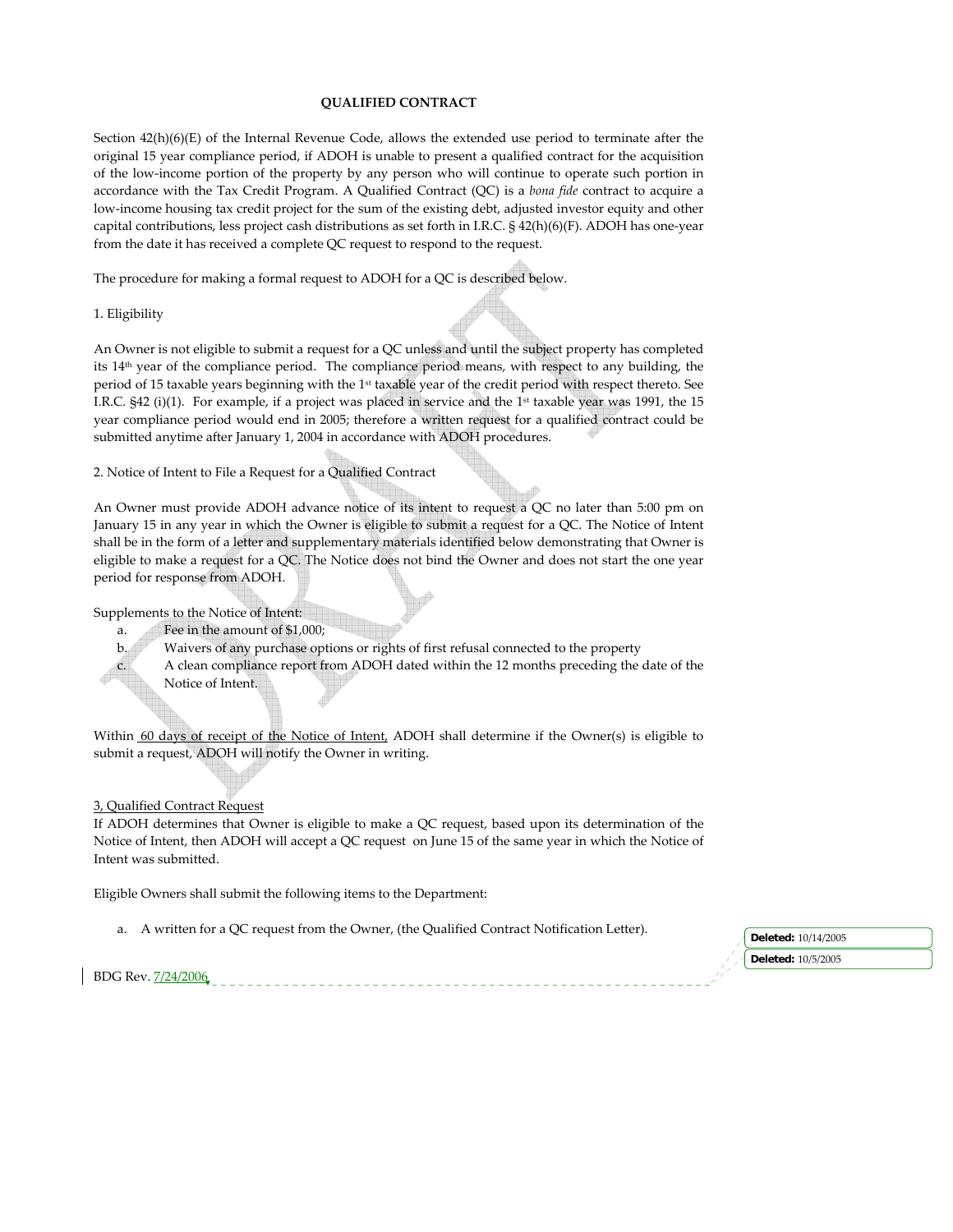- **b.** A fully completed "Calculation of Qualified Contract Price," **is there a different form for this or** are you referring to the Calculation Worksheet Summary ??] including the attached worksheets, A, B and C. These worksheets must be completed by an independent third‐party CPA who is not an employee, officer, partner, member of share-holder of the owner. **[Do you want to add an** affirmation signed by the CPA that there is no conflict of interest??].
- c. A thorough narrative of the property identifying its location, indicating the number of units, amenities within the units as well as common areas, and proximity to schools, business districts, shopping, mass transportation, highways sufficient to familiarize a prospective purchaser with the property. Detailed digital color photographs of the property that may be easily displayed on the Departments website. All photos must have been taken within the six months of the date of the QC request.
- d. Annual partnership federal tax returns for all 15 years of the credit period *is* this 15 years of the credit period or 10 years? Or do you want fed tax returns for the compliance period?]
- e. 15 years of audited financial statements
- f. Loan documents for all secured debt during the compliance period ( $i.e.$  1<sup>st</sup> mortgage, 2<sup>nd</sup> and all soft loans)
- g. Current title report (dated not more than 30 days of the date of the QC request)
- h. \$5,000 non-refundable administrative fee
- i. \$30,000 deposit for anticipated third‐party costs, including but not limited to fees for a Certified Public Accountant and attorney fees. Any remaining deposit will be returned to the Owner at the end of the one‐year period.
- j. Current appraisal of the property (not older than 6 months)
- k. Current market study (not older than 6 months)
- l. Application fee of  $\frac{1}{4}$  of one percent of QC price as calculated in the Calculation Worksheet submitted with the QC Request.
- m. Consent of all limited partners to negotiate on behalf of the partnership.

Upon receipt of all of the documents and fees set forth above, the Department will begin review of the material submitted. ADOH's one‐year period to find a purchaser, however, shall not begin until Owner has submitted a complete request for a QC. ADOH and may request additional information as needed. The Department will market the property in good faith and will continue such efforts until the property is sold or the 1 year period has expired. Lack of cooperation by the Owner in the marketing of the property will cause the process to cease and the owner will be required to comply with the full term of the LURA. Lack of cooperation by Owner shall include, but not be limited to Owner's failure to response to any ADOH request for documentation and Owner's delay or refusal to allow inspections of the property by potential purchasers. The Owner is not required to accept any purchase offers presented through the Department; however, if the Owner rejects an offer at or above the QC, the development will remain affordable throughout the extended compliance period. The Department may reject purchasers who have failed to demonstrate proficiency with the Housing Credit program or any other subsidized housing programs.

If the Department is unable to find a buyer pursuant to the "Qualified Contract" before the expiration of the one-year period, the project will no longer be subject to the LURA restrictions. However, the property will continue to be subject to the requirements of  $\frac{642(h)(6)(E)}{ii}$  for the three year period commencing on the termination of the LURA which states that the Owner may not evict or terminate tenancy for other than good cause of an existing tenant of any low‐income unit or increase the gross rent beyond that allowable under the program.

BDG Rev. 7/24/2006 **Deleted:** 10/14/2005 **Deleted:** 10/5/2005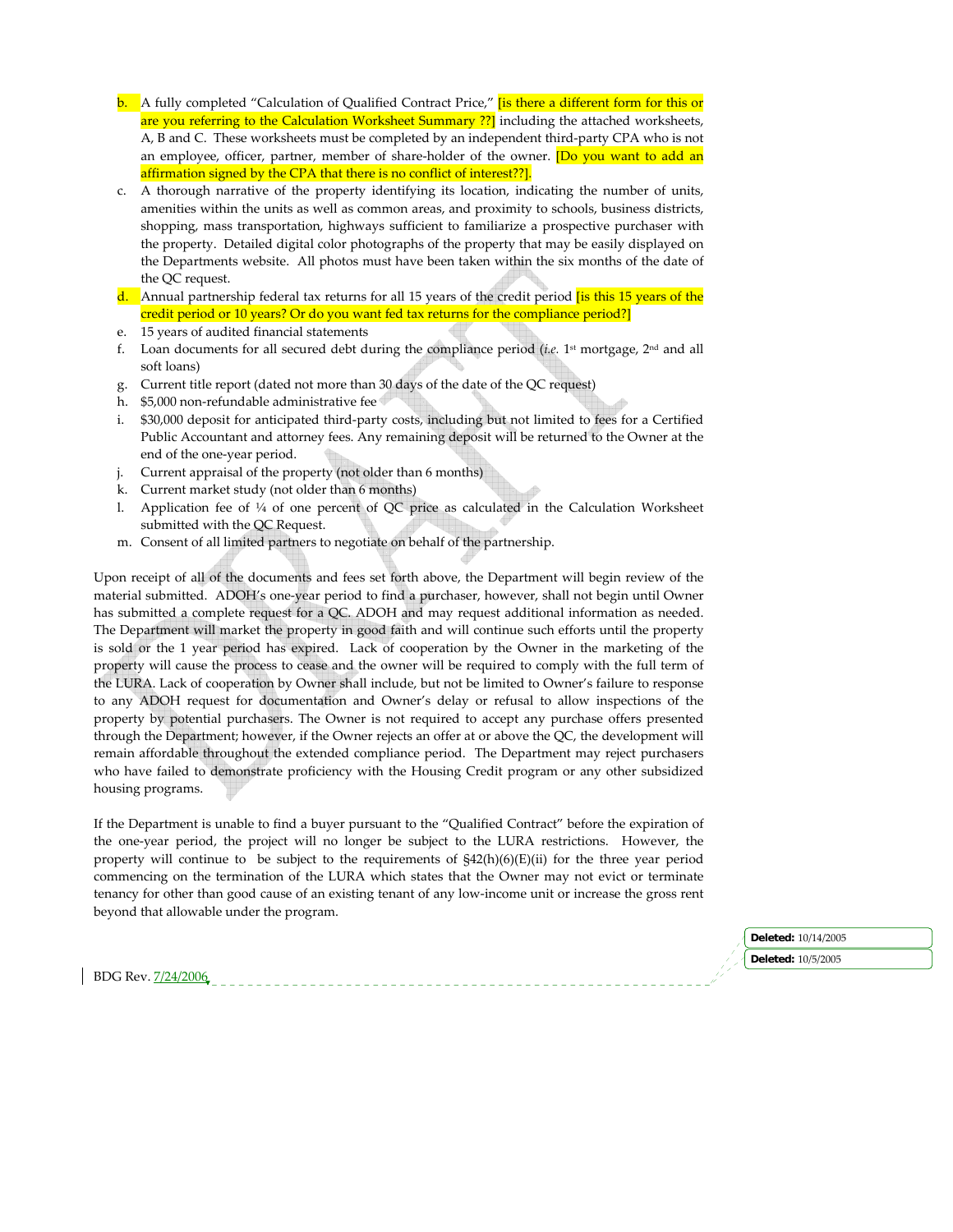Upon the termination of the LURA, the owner will be required to provide written notice to each existing tenant of the project of the protection set forth in §42(h)(6)(E)(ii).The Owner will be required to submit a certification to the Department at the end of each year of the three year period, that the requirements of § 42 $(h)(6)(E)(ii)$  have been met.

**Deleted:** 10/14/2005 **Deleted:** 10/5/2005BDG Rev. 7/24/2006  $\overline{\phantom{a}}$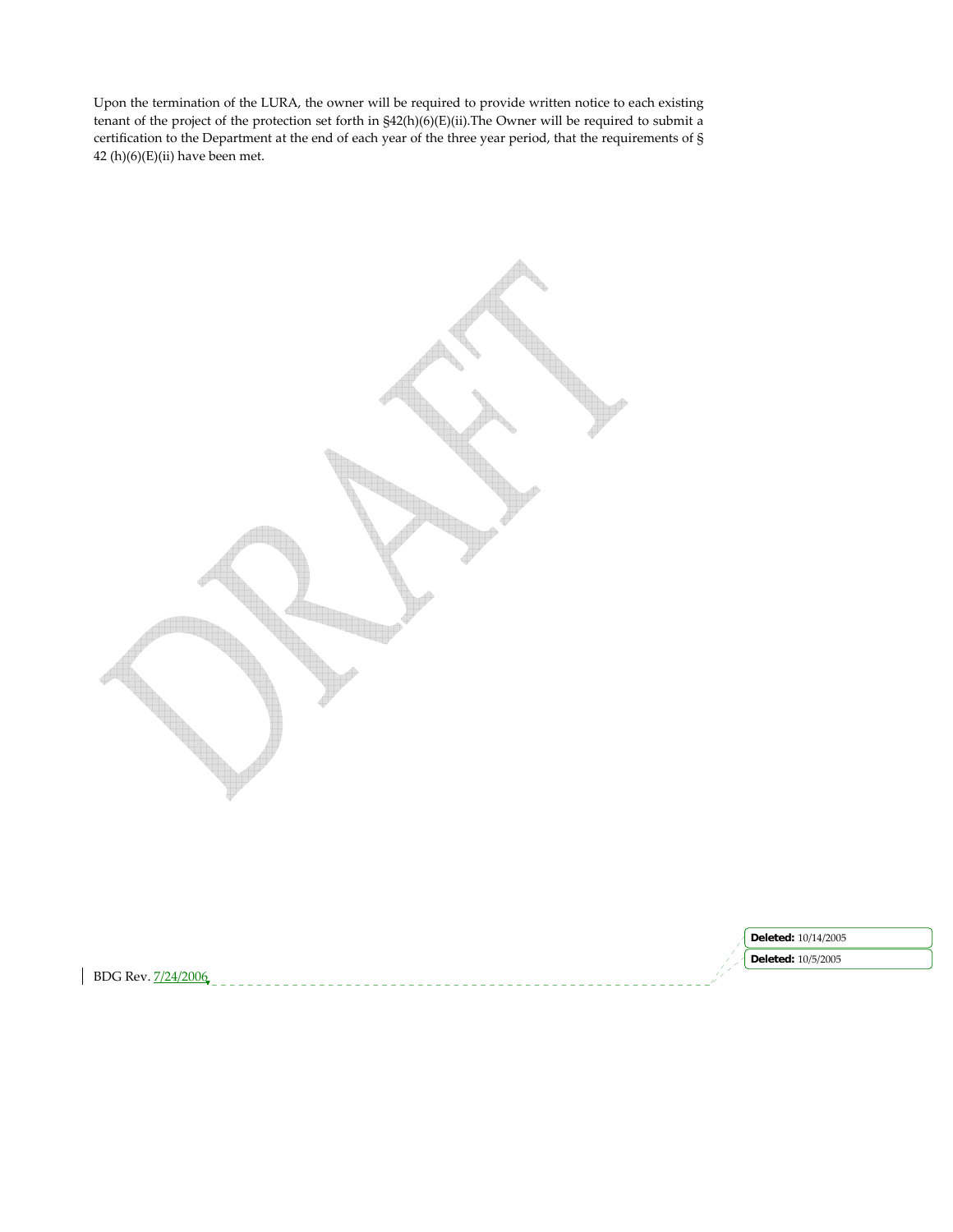#### **Instructions**

Before the Department will commence marketing your project, you must complete the Calculation of Qualified Contract Price forms attached. This calculation will establish the minimum price at which the Department will market your project and present an offer for its purchase.

To complete the calculation forms you must complete all the worksheets.

The calculation form is derived from a statutory formula set forth in §42(h)(6)(F) of the IRC.

The statutory formula divides the purchase price between the low‐income portion of the project and the market rate portion of the project.

Please note that the 1 year period will not commence until the calculation worksheets are received as well as all these documents. The calculation worksheets must be completed by a third-party CPA who is a disinterested party to the transaction.

|                                  | 4/2005<br>Deletec           |
|----------------------------------|-----------------------------|
|                                  | 10/5/2005<br><b>Deleted</b> |
| $BDC$ $Rev$<br>ിറ്ററ്റ<br>.<br>. |                             |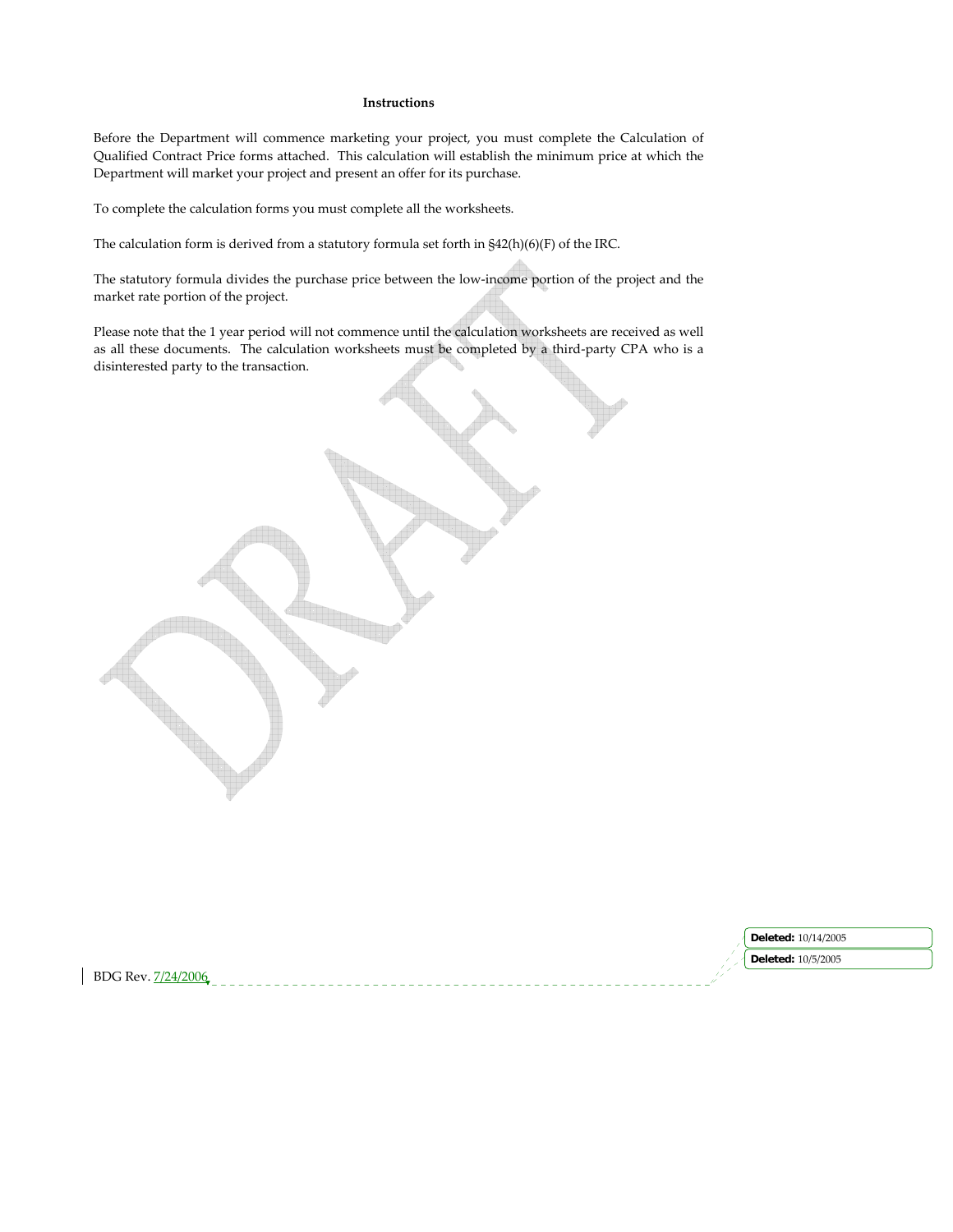## **CALCULATION WORKSHEET (Summary) Pursuant to §42(h)(6)(F) IRC**

**As of \_\_\_\_\_\_\_\_\_\_\_\_\_\_\_\_\_\_\_\_, 200\_\_\_**

(A) Calculation of low‐income portion (i) Outstanding indebtedness secured by  $\$ or with respect to the building (ii) Adjusted investor equity \$ (iii) Other capital contributions not reflected in (i) & (ii)  $\frac{1}{5}$ (iv) Total of (i) (ii) and (iii)  $\frac{1}{2}$  $(v)$  Cash distributions from or available for distribution from the project (vi) Line (iv) – line (v) (vii) Applicable fraction % (viii) Low‐income portion of the QC  $\lim_{x \to 0}$  (vi) X line (vii)  $\qquad$  \$ (B) Fair Market Value of non low‐income portion Of the building $(s)$ **Total QCP (add line (viii) and line B) \$** 

|                         | <b>Deleted:</b> 10/14/2005 |
|-------------------------|----------------------------|
|                         | <b>Deleted: 10/5/2005</b>  |
| BDG Rev. 7<br>7/24/2006 |                            |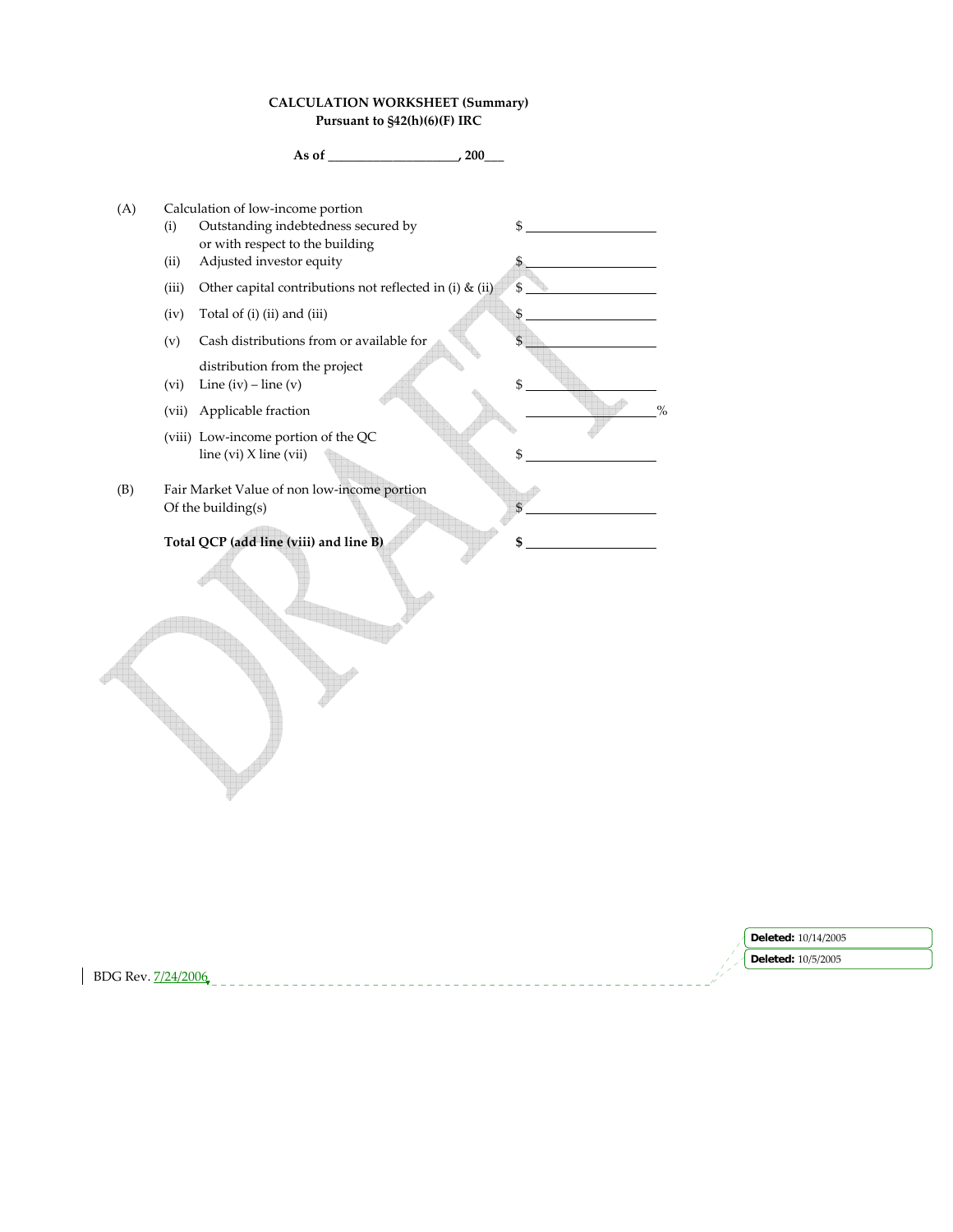## **WORKSHEET (A)**

The unpaid principal balance and accrued interest of each loan secured by the project. The total of all loans should be transferred to calculations worksheet summary line (i).

| 1. | First Mortgage Loan:                                                                                                                                                                                                           |          |                                                                                                                            |
|----|--------------------------------------------------------------------------------------------------------------------------------------------------------------------------------------------------------------------------------|----------|----------------------------------------------------------------------------------------------------------------------------|
|    |                                                                                                                                                                                                                                |          |                                                                                                                            |
|    | <b>Outstanding Principal Balance</b>                                                                                                                                                                                           |          | \$<br><u> 1989 - Jan Stein Stein Stein Stein Stein Stein Stein Stein Stein Stein Stein Stein Stein Stein Stein Stein S</u> |
|    | Accrued interest rate                                                                                                                                                                                                          |          | $\mathbb{S}$<br>the control of the control of the                                                                          |
|    |                                                                                                                                                                                                                                | Subtotal | \$                                                                                                                         |
| 2. | Second Mortgage Loan:                                                                                                                                                                                                          |          |                                                                                                                            |
|    | Lender: University of the University of the University of the University of the University of the University of the University of the University of the University of the University of the University of the University of th |          |                                                                                                                            |
|    | Outstanding Principal Balance                                                                                                                                                                                                  |          |                                                                                                                            |
|    | Accrued interest rate                                                                                                                                                                                                          |          | \$                                                                                                                         |
|    |                                                                                                                                                                                                                                | Subtotal |                                                                                                                            |
| 3. | Third Mortgage Loan:                                                                                                                                                                                                           |          |                                                                                                                            |
|    |                                                                                                                                                                                                                                |          |                                                                                                                            |
|    | <b>Outstanding Principal Balance</b>                                                                                                                                                                                           |          |                                                                                                                            |
|    | Accrued interest rate                                                                                                                                                                                                          |          |                                                                                                                            |
|    |                                                                                                                                                                                                                                | Subtotal | <u> 1989 - Jan Barbara III, prima postala prima prima prima prima prima prima prima prima prima prima prima prim</u>       |
| 4. | Fourth Mortgage Loan:                                                                                                                                                                                                          |          |                                                                                                                            |
|    | Lender: <b>1999</b>                                                                                                                                                                                                            |          |                                                                                                                            |
|    | <b>Outstanding Principal Balance</b>                                                                                                                                                                                           |          |                                                                                                                            |
|    | Accrued interest rate                                                                                                                                                                                                          |          |                                                                                                                            |
|    |                                                                                                                                                                                                                                | Subtotal |                                                                                                                            |

Total all subtotals and place on calculation worksheet summary line (i). Please attach amortization from bank schedule of all loans.

|                    | $\log$ Deleted: $10/14/2005$ |
|--------------------|------------------------------|
|                    | <b>Deleted:</b> 10/5/2005    |
| BDG Rev. 7/24/2006 |                              |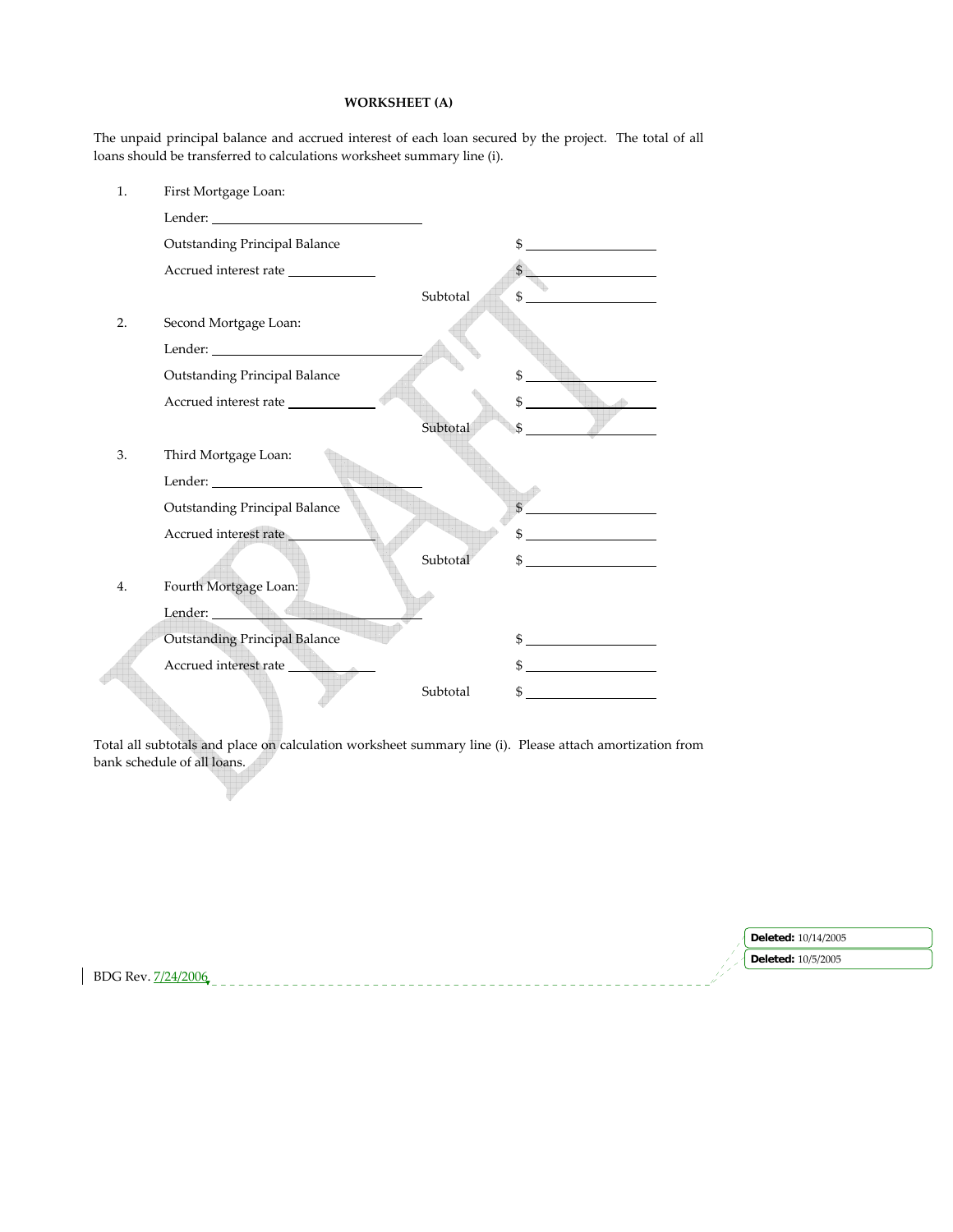#### **CALCULATION WORKSHEET (B)**

The qualified contract price includes the sum of the "Adjusted Investor Equity" with respect to the project. "Adjusted Investor Equity" means, with respect to any calendar year, the aggregate amount of each taxpayers invested with respect to the project increased by the amount of equal to such amount, multiplied by the cost-of-living adjustment for such calendar year, determined under  $\S1(f)(3)$  by substituting the base calendar for "calendar 1987".

An amount shall be taken into account as an investment in the project only to the extent there was an obligation to invest such amount as of the beginning of the credit period and to the extent such amount is reflected in the adjusted basis of the project.

Cost‐of‐living increases in excess of 5% not taken into account under regulations prescribed by the Secretary of the CPI for any calendar year (as defined in  $\frac{S1(f)(4)}{S2(f)(4)}$ ) exceeds the CPI for the preceding calendar year by more than 5%, the CPI for the base calendar year shall be increased such that such excess shall never be taken into account undisclosed (i). "Base Calendar Year" means the calendar year with or within which the 1<sup>st</sup> taxable year of the credit period ends.

|                   | 10/14/2005<br>Deleted:    |
|-------------------|---------------------------|
|                   | <b>Deleted: 10/5/2005</b> |
| BDG Rev<br>7906 F |                           |
|                   |                           |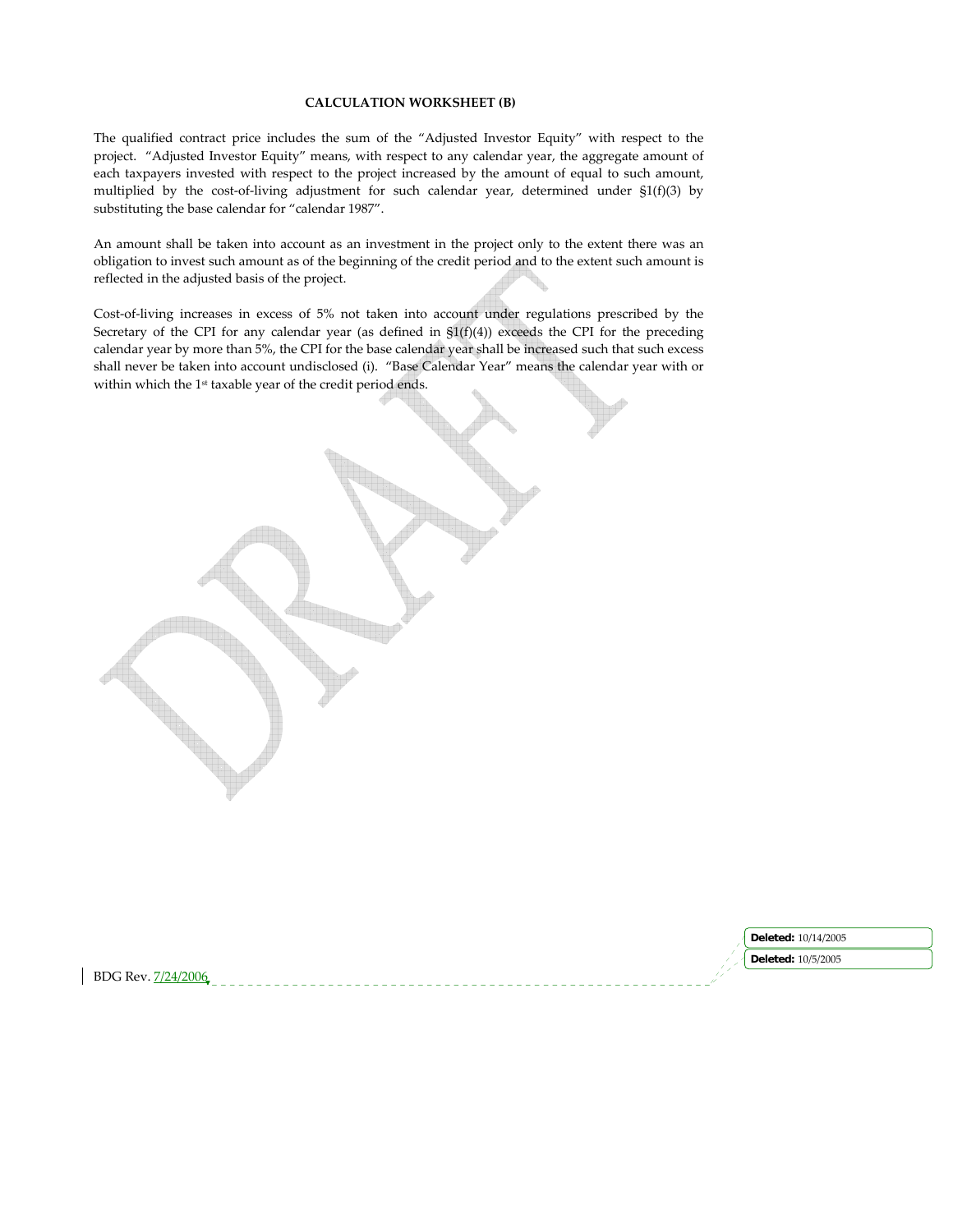# **CALCULATION WORKSHEET (B) – Page 2**

| 2. | (ii) Investment Amount<br>(iii) Cost of Living adjustment<br>1991 Adjusted Investor Equity<br>(i) Investor | Subtotal |                | $\frac{1}{2}$<br>$X_$ 34.3 $\%$                                                                                                                                                                                                                                                                                     |  |                           |
|----|------------------------------------------------------------------------------------------------------------|----------|----------------|---------------------------------------------------------------------------------------------------------------------------------------------------------------------------------------------------------------------------------------------------------------------------------------------------------------------|--|---------------------------|
|    |                                                                                                            |          |                |                                                                                                                                                                                                                                                                                                                     |  |                           |
|    |                                                                                                            |          |                |                                                                                                                                                                                                                                                                                                                     |  |                           |
|    |                                                                                                            |          |                | $\sim$                                                                                                                                                                                                                                                                                                              |  |                           |
|    |                                                                                                            |          |                |                                                                                                                                                                                                                                                                                                                     |  |                           |
|    | (ii) Investment Amount                                                                                     |          | $\mathfrak{S}$ |                                                                                                                                                                                                                                                                                                                     |  |                           |
|    | (iii) Cost of Living adjustment                                                                            |          |                | $X_2$ 30.5 %                                                                                                                                                                                                                                                                                                        |  |                           |
|    |                                                                                                            | Subtotal | \$             |                                                                                                                                                                                                                                                                                                                     |  |                           |
| 3. | 1992 Adjusted Investor Equity<br>$(i)$ Investor                                                            |          |                |                                                                                                                                                                                                                                                                                                                     |  |                           |
|    | (ii) Investment Amount                                                                                     |          | $\frac{1}{2}$  |                                                                                                                                                                                                                                                                                                                     |  |                           |
|    | (iii) Cost of Living adjustment                                                                            |          |                | $X \t 27.4 \t %$                                                                                                                                                                                                                                                                                                    |  |                           |
|    |                                                                                                            | Subtotal |                | $\frac{1}{2}$ $\frac{1}{2}$ $\frac{1}{2}$ $\frac{1}{2}$ $\frac{1}{2}$ $\frac{1}{2}$ $\frac{1}{2}$ $\frac{1}{2}$ $\frac{1}{2}$ $\frac{1}{2}$ $\frac{1}{2}$ $\frac{1}{2}$ $\frac{1}{2}$ $\frac{1}{2}$ $\frac{1}{2}$ $\frac{1}{2}$ $\frac{1}{2}$ $\frac{1}{2}$ $\frac{1}{2}$ $\frac{1}{2}$ $\frac{1}{2}$ $\frac{1}{2}$ |  |                           |
| 4. | 1993 Adjusted Investor Equity<br>$(i)$ Investor                                                            |          |                |                                                                                                                                                                                                                                                                                                                     |  |                           |
|    | (ii) Investment Amount                                                                                     |          |                | $\sim$                                                                                                                                                                                                                                                                                                              |  |                           |
|    | (iii) Cost of Living adjustment                                                                            |          |                | $X_2$ 24.6 %                                                                                                                                                                                                                                                                                                        |  |                           |
|    |                                                                                                            | Subtotal |                | $\sim$                                                                                                                                                                                                                                                                                                              |  |                           |
| 5. | 1994 Adjusted Investor Equity                                                                              |          |                |                                                                                                                                                                                                                                                                                                                     |  |                           |
|    | (i) Investor<br>(ii) Investment Amount                                                                     |          |                | $\frac{1}{2}$                                                                                                                                                                                                                                                                                                       |  |                           |
|    | (iii) Cost of Living adjustment                                                                            |          |                | $X_2$ 21.7 %                                                                                                                                                                                                                                                                                                        |  |                           |
|    |                                                                                                            |          |                | $\frac{\text{S}}{\text{S}}$                                                                                                                                                                                                                                                                                         |  |                           |
|    |                                                                                                            | Subtotal |                |                                                                                                                                                                                                                                                                                                                     |  |                           |
| 6. | 1995 Adjusted Investor Equity<br>(i) Investor                                                              |          |                |                                                                                                                                                                                                                                                                                                                     |  |                           |
|    | (ii) Investment Amount                                                                                     |          |                | $\frac{1}{2}$                                                                                                                                                                                                                                                                                                       |  |                           |
|    | (iii) Cost of Living adjustment                                                                            |          |                | $X \_ 19.1 %$                                                                                                                                                                                                                                                                                                       |  |                           |
|    |                                                                                                            | Subtotal |                | $\sim$                                                                                                                                                                                                                                                                                                              |  |                           |
| 7. | 1996 Adjusted Investor Equity<br>(i) Investor                                                              |          |                |                                                                                                                                                                                                                                                                                                                     |  |                           |
|    | (ii) Investment Amount                                                                                     |          | $\frac{3}{2}$  |                                                                                                                                                                                                                                                                                                                     |  |                           |
|    | (iii) Cost of Living adjustment                                                                            |          |                | $X \_ 16.2 \%$                                                                                                                                                                                                                                                                                                      |  |                           |
|    |                                                                                                            | Subtotal |                | $\sim$                                                                                                                                                                                                                                                                                                              |  |                           |
|    |                                                                                                            |          |                |                                                                                                                                                                                                                                                                                                                     |  | Deleted: 10/14/2005       |
|    |                                                                                                            |          |                |                                                                                                                                                                                                                                                                                                                     |  | <b>Deleted:</b> 10/5/2005 |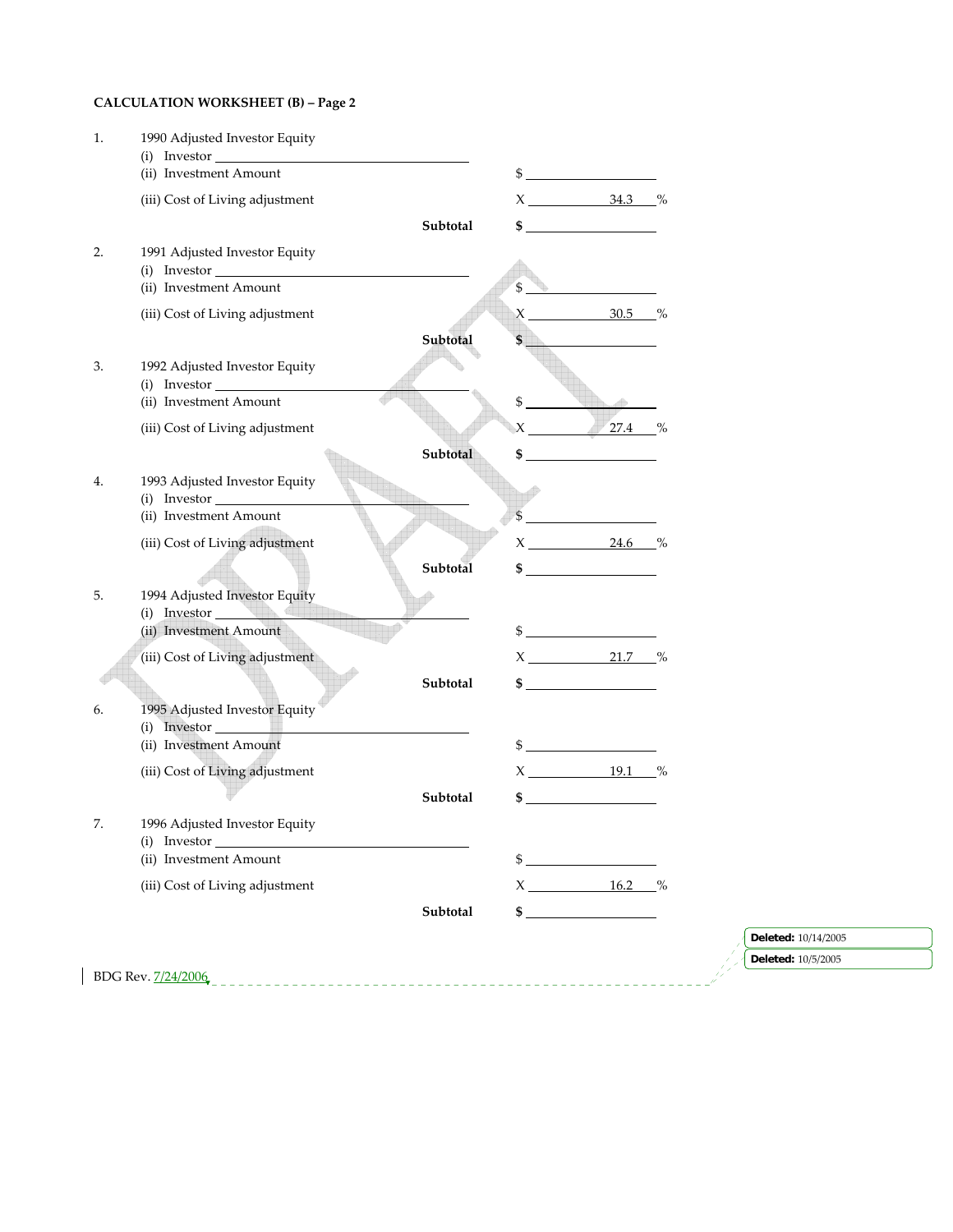# **CALCULATION WORKSHEET (B) – Page 3**

| 8.  | 1997 Adjusted Investor Equity<br>(i) Investor<br>(ii) Investment Amount |          |             | $\frac{1}{2}$               |  |                                           |  |
|-----|-------------------------------------------------------------------------|----------|-------------|-----------------------------|--|-------------------------------------------|--|
|     | (iii) Cost of Living adjustment                                         |          |             | $X_1$ 14.0 %                |  |                                           |  |
|     |                                                                         | Subtotal |             | $\frac{1}{2}$               |  |                                           |  |
| 9.  | 1998 Adjusted Investor Equity<br>$(i)$ Investor $\_$                    |          |             |                             |  |                                           |  |
|     | (ii) Investment Amount                                                  |          |             |                             |  |                                           |  |
|     | (iii) Cost of Living adjustment                                         | Subtotal |             | $X_1$ 12.4 $\%$             |  |                                           |  |
| 10. | 1999 Adjusted Investor Equity<br>$(i)$ Investor                         |          |             |                             |  |                                           |  |
|     | (ii) Investment Amount                                                  |          | $$^{\circ}$ |                             |  |                                           |  |
|     | (iii) Cost of Living adjustment                                         |          |             | $X = 10.1 %$                |  |                                           |  |
|     |                                                                         | Subtotal |             | $\sim$ 5                    |  |                                           |  |
| 11. | 2000 Adjusted Investor Equity<br>(i) Investor                           |          |             |                             |  |                                           |  |
|     | (ii) Investment Amount                                                  |          |             | $\frac{1}{2}$               |  |                                           |  |
|     | (iii) Cost of Living adjustment                                         |          |             | $X \t 6.7 %$                |  |                                           |  |
|     |                                                                         | Subtotal |             | $\frac{1}{2}$               |  |                                           |  |
| 12. | 2001 Adjusted Investor Equity<br>$(i)$ Investor $\qquad$                |          |             |                             |  |                                           |  |
|     | (ii) Investment Amount                                                  |          |             | $\frac{1}{2}$               |  |                                           |  |
|     | (iii) Cost of Living adjustment                                         |          |             | $X \t 4.0 \t %$             |  |                                           |  |
|     |                                                                         | Subtotal |             | $\frac{\text{S}}{\text{S}}$ |  |                                           |  |
| 13. | 2002 Adjusted Investor Equity<br>(i) Investor                           |          |             |                             |  |                                           |  |
|     | (ii) Investment Amount                                                  |          |             | $\frac{1}{2}$               |  |                                           |  |
|     | (iii) Cost of Living adjustment                                         |          |             | $X_2$ 2.0 %                 |  |                                           |  |
|     |                                                                         | Subtotal |             | $\sim$                      |  |                                           |  |
| 14. | 2003 Adjusted Investor Equity<br>(i) Investor                           |          |             |                             |  |                                           |  |
|     | (ii) Investment Amount                                                  |          |             | $\frac{1}{2}$               |  |                                           |  |
|     | (iii) Cost of Living adjustment                                         |          |             | $X \t 0.0 \t %$             |  |                                           |  |
|     |                                                                         | Subtotal |             | $\sim$                      |  |                                           |  |
|     |                                                                         |          |             |                             |  |                                           |  |
|     |                                                                         |          |             |                             |  | Deleted: 10/14/2005<br>Deleted: 10/5/2005 |  |
|     | BDG Rev. 7/24/2006                                                      |          |             |                             |  |                                           |  |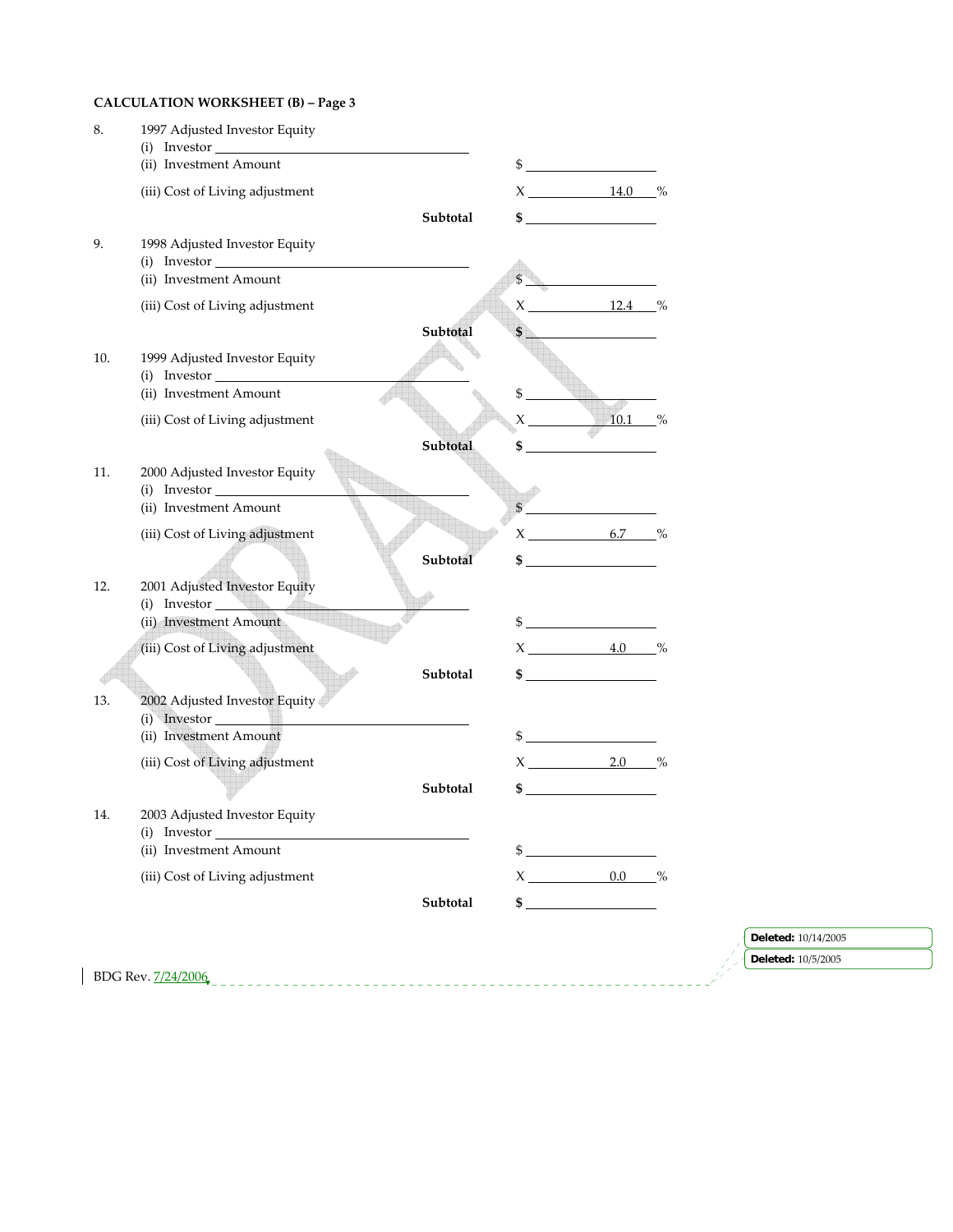# **CALCULATION WORKSHEET (B) – Page 4**

| 15. | 2004 Adjusted Investor Equity                                             |             |                          |                     |
|-----|---------------------------------------------------------------------------|-------------|--------------------------|---------------------|
|     | $(i)$ Investor<br>(ii) Investment Amount                                  |             | $\frac{1}{2}$            |                     |
|     | (iii) Cost of Living adjustment                                           |             | $X \xrightarrow{TBD} \%$ |                     |
|     | Subtotal                                                                  | \$.         |                          |                     |
| 16. | 2005 Adjusted Investor Equity                                             |             |                          |                     |
|     | (i) Investor                                                              |             |                          |                     |
|     | (ii) Investment Amount                                                    | \$          |                          |                     |
|     | (iii) Cost of Living adjustment                                           | $\mathsf X$ | TBD %                    |                     |
|     | Subtotal                                                                  |             |                          |                     |
|     | Total all subtotals and place on Calculation Worksheet Summary, line (ii) |             |                          |                     |
|     |                                                                           |             |                          |                     |
|     |                                                                           |             |                          | Deleted: 10/14/2005 |

BDG Rev. 7/24/2006

**Deleted:** 10/5/2005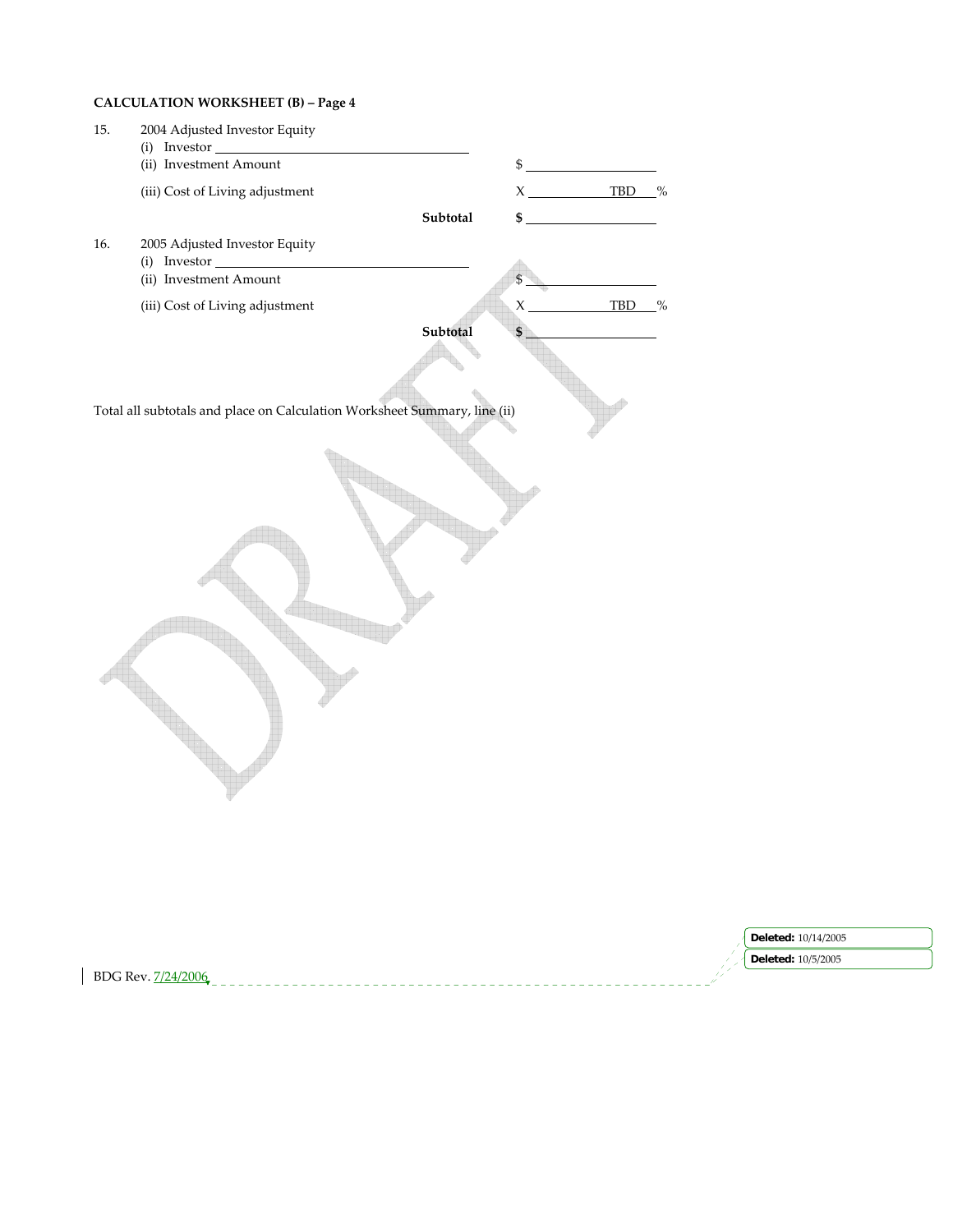## **CALCULATION WORKSHEET (C) Other Capital Contribution**

If the qualified contract price includes the amount of other capital contributions made with respect to the project. For this purpose "other capital contributions may not be limited to cash, and therefore may include "in-kind" contributions such as land (at least until there is contrary guidance from the IRS). However, if non cash contributions are included, you must be able to justify the assigned value to the Department; if operating deficit loans or advances don't count as capital contributions:

1. Investment Amount (i) Name of Investor (ii) Dates of Investment (iv) Investment Use 2. Investment Amount (i) Name of Investor (ii) Dates of Investment (v) Investment Use 3. Investment Amount (i) Name of Investor (ii) Dates of Investment (vi) Investment Use **TOTAL \$** 

Total all and place on Calculation Worksheet Summary Line (iii).

|                    | <b>Deleted:</b> 10/14/2005 |
|--------------------|----------------------------|
|                    | <b>Deleted:</b> 10/5/2005  |
| BDG Rev. 7/24/2006 |                            |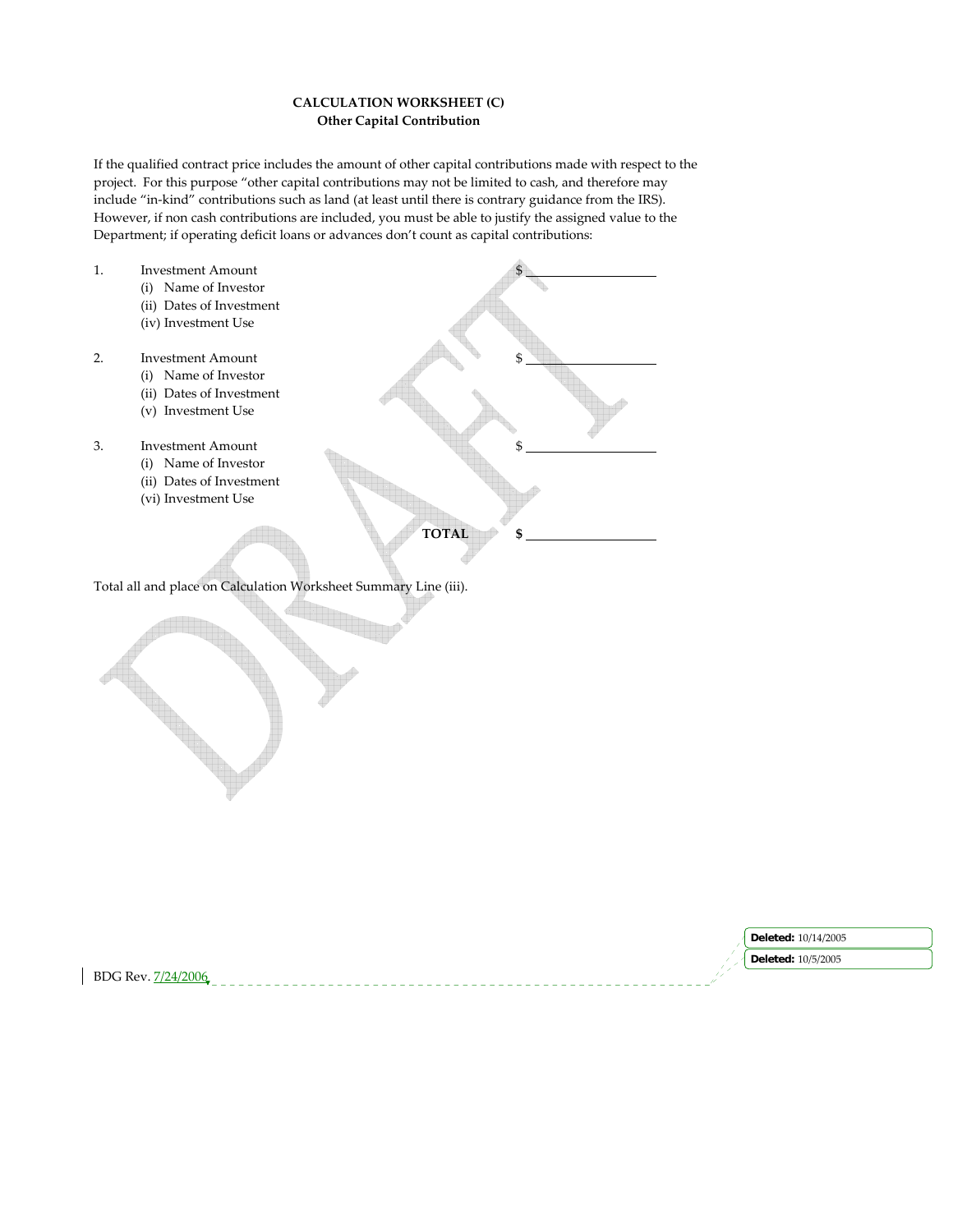## **CALCULATION WORKSHEET (D) Cash Distributions From or Available from the Project**

The QCP is reduced by the total of all cash distributions from, or available from, the project.

- 1. Cash accounts held by the partnership And cash distributed to the partners over 15 years \$
- 2. Replacement reserves
- 3. Fees paid from cash flow to related parties  $\frac{1}{2}$  \$ (i.e. incentive management fees over 15 years, asset management over 15 years, or development fees) Maybe?

Cash distributions and fees calculated over the 15 year compliance period. Total to be placed on Line (v) of the Calculation Worksheet Summary

|                                        | 14/2005<br>Deleted   |
|----------------------------------------|----------------------|
|                                        | 10/5/2005<br>Deletea |
| <b>BDG</b> Rev.<br>12006<br>$\cdots$ . |                      |
|                                        |                      |